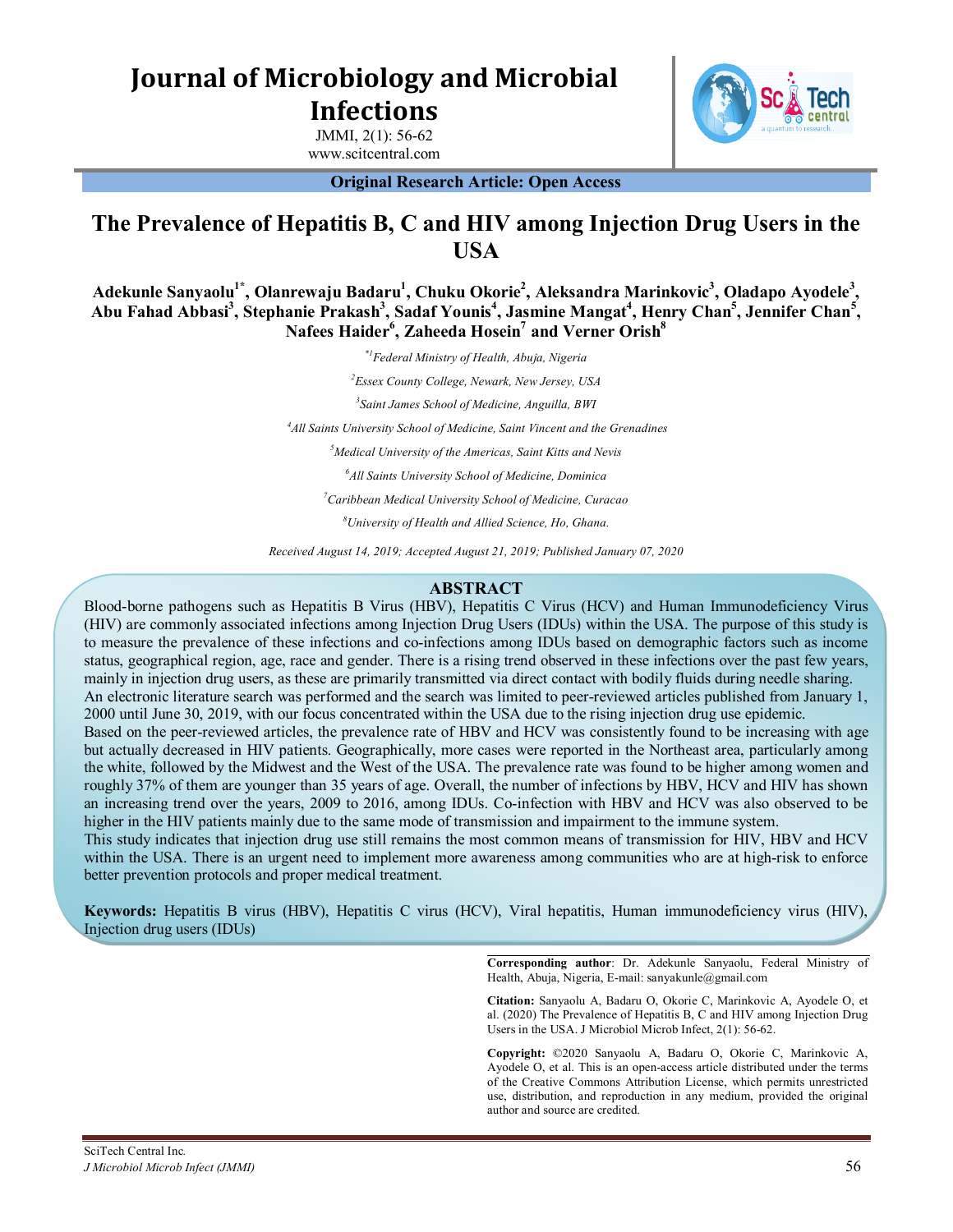# **INTRODUCTION**

Blood borne viruses such as human immunodeficiency virus (HIV), hepatitis C virus (HCV) and hepatitis B virus (HBV) are the most common viral pathogens among injection drug users (IDUs) [1,2]. These infections are attributed to serious health complications including, chronic liver diseases in HCV and HBV infections and severe opportunistic diseases in HIV infection [3]. People who inject drugs are vulnerable in acquiring and then transmitting these infections to other individuals. Globally, there has been an increase in the number of IDUs, particularly in low-income and middleincome countries, such as some countries in Africa [4]. The primary reason for their susceptibility may be due to the sharing of needles and equipment(s) that are used for injections. Laws and legislations that prohibit the use of illegal drugs have played a central role in shaping the health outcome among injection drug users [5]. There is supporting evidence that the criminalization of drug-use harms people seeking prevention and treatment, especially HIV-positive individuals [5].

There are various modes of transmission for these 3 viruses. HIV is spread when certain bodily fluids come in contact with mucous membranes or damaged tissues. These include blood, semen, pre-seminal fluids, rectal fluids, vaginal fluids and breast milk [6]. HIV is commonly transmitted during sexual intercourse and the sharing of injection drug equipment(s) in the United States of America (USA) [6]. In the case of IDUs, bodily fluids directly enter the bloodstream from injecting needles or syringes. Similar to HIV, HBV is spread when blood, semen or other bodily fluids enter the body of a non-infected individual [7]. However, HBV is not spread through food or water, sharing eating utensils, breastfeeding, hugging, kissing, handholding, cough or sneeze [7]. Lastly, HCV is spread when blood enters the body of a non-infected individual, similar to HIV and HBV. Although it is less common to get HCV from sexual contact or even sharing a toothbrush or razor, it may be possible to transmit the virus if it came in contact with infected blood [8]. Risk factors for HCV infection include transfusion of blood and blood products and transplantation of solid organs from infected donors, illegal injection drug use, unsafe therapeutic injections, occupational exposure to blood (primarily contaminated needle sticks), birth to an infected mother, sex with an infected partner and sex with multiple partners; however, transfusion from unscreened donors, injection drug use and unsafe therapeutic injections are the most important source [9].

Human Immunodeficiency Virus (HIV) is a well-known chronic viral illness in the USA and a cure for this lifethreatening disease is not yet available, but the highly active antiretroviral therapy (HAART) helps in the management of people with the condition. However, the use of appropriate prevention strategies is fundamental to decreasing the risk of acquiring HIV infection, such as the use of HAART

regularly for those who have the disease in order not to infect others, the use of pre and post-exposure prophylaxis in HIV exposure events and the use of personal protective equipment (PPE) to avoid contact with body fluids [10]. It is estimated that there are approximately 11.8 million people who inject drugs worldwide and 13.1% of them are living with HIV infections [11]. In the USA, there were 766,385 males and 240,306 females living with HIV by the end of 2016 [12]. Approximately 10% of the infections are attributed to injection drug use in males and 21% in females [12]. In 2017, there were 38,739 people in the USA with newly diagnosed HIV and 2,389 were transmitted through injection drug use [13].

Compared to HIV, there are a total of 2,967 new reported cases of acute hepatitis C infections in the USA in 2016 [14]. There was an incident rate of 0.8 cases per 100,000 populations in 2015, whereas in 2016 the incident rate rose to 1.0 case per 100,000 populations [14]. The data from the CDC in 2016 indicated that 1,118 cases out of the 2,967 cases, or roughly 68.6% of the infected individuals, reported having had used injection drugs in the past [15]. It has been identified that HCV infection is more infectious than HIV infection among IDUs [16]. However, both HIV and HCV are blood borne viruses transmitted through direct contact of contaminated blood, so co-infection of HIV and HCV is common with approximately 62% to 80% among HIVpositive IDUs [17].

Similarly, co-infection between HBV and HIV is very common among IDUs due to the same reason of mode of transmission [17]. There was an estimate of 2.2 million people in the USA in 2016 that were chronically infected with hepatitis B virus [18]. According to the Centers for Disease Control and Prevention (CDC), there has been a drop in the number of cases in recent years, from 8,036 cases in the year 2000 to 3,218 cases in the year 2016 due to routine vaccination since 1991 [19]. However, the number of infections has been steadily increasing since 2014, likely due to the increasing number of drug users [18].

The increasing prevalence of HIV, HBV and HCV is becoming a public health concern, partly related to the rising drug epidemic among IDUs in the USA [20]. Therefore, injection drug use remains the most common means of transmission for these infections in the USA. The purpose of this paper is to review the prevalence of HIV, HBV and HCV including co-infections among IDUs as well as, associated social health determinants such as geographic distribution, gender, age and race.

## **METHODOLOGY**

An electronic literature search was performed using PubMed, Google Scholar, EBSCOhost, Mendeley and MedLine Plus. The search was limited to peer-reviewed articles published from January 1, 2000, until June 30, 2019. An article was selected if it included keywords such as the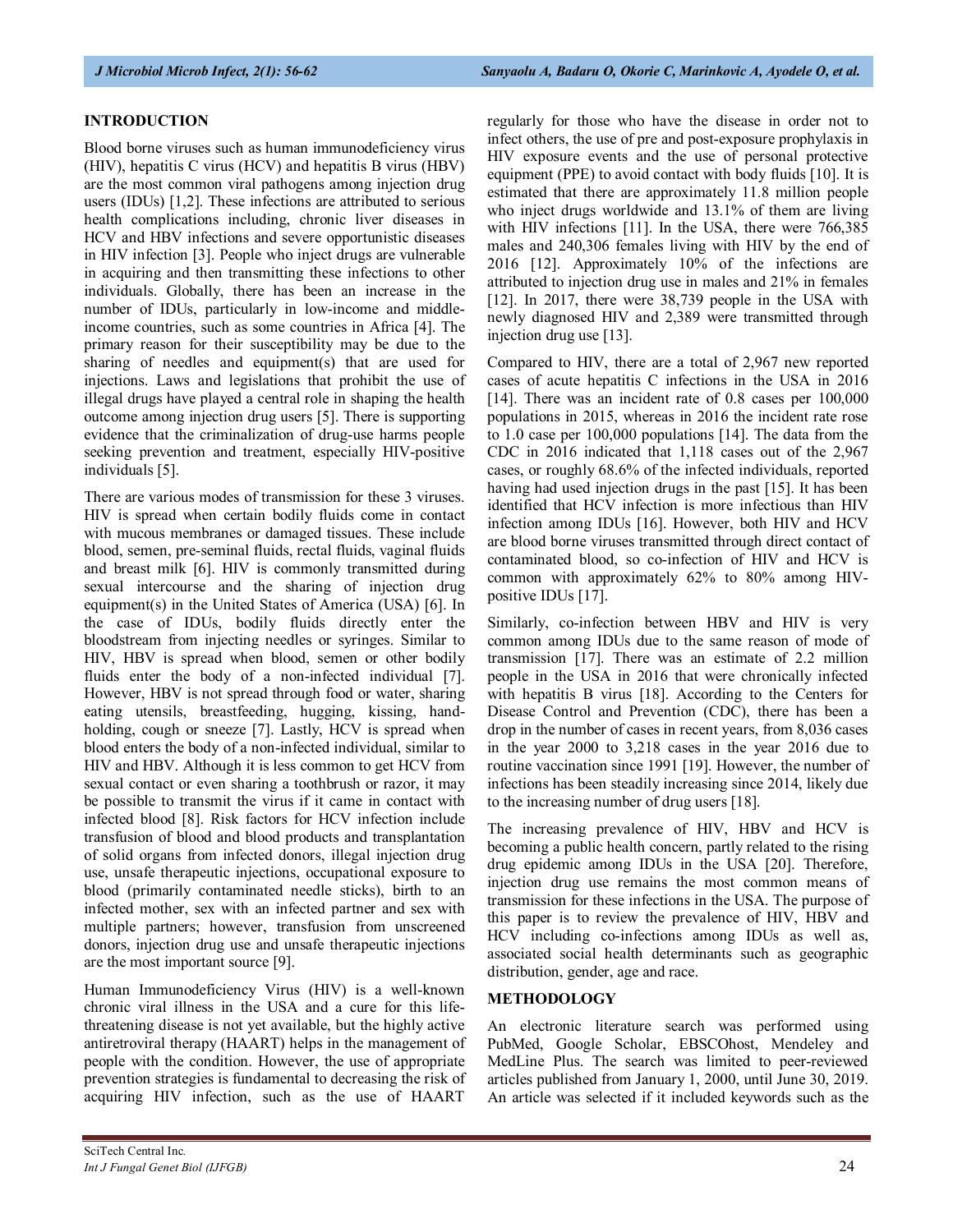prevalence of hepatitis B virus (HBV), hepatitis C virus (HCV), viral hepatitis, human immunodeficiency virus (HIV) and injection drug users (IDUs). Articles were then reviewed and included based on the applicability to the topic.

#### **HBV, HCV, HIV and co-infections data in IDUs**

Surveillance data is of utmost importance in determining the prevalence of the viral pathogens among IDUs. However, the number of reported cases does not reflect the true number of actual cases occurring, as many people do not seek health care or are unable to do so.

The prevalence of HBV and HCV infection has been shown to increase with age, whereas the prevalence of HIV was lowered as age increased. However, HIV was seen to be greater in the Northeast than in the Midwest and West of America [21]. Also, 35% of the persons tested were female with 37% being younger than 35 and 43% were white/Caucasian [21].

The data in **Figure 1** shows the number of reported cases of HBV that included information about injection drug use from the years 2009 to 2016 [22]. An estimated, 23.23% (n=2,608) indicated the use of injection drugs of the 11,226 cases reported from the years 2009 to 2016 [22]. As seen in **Figure 1**, the number of IDUs increased.





*Note: Data sourced from CDC - Viral Hepatitis Surveillance United States [22]* 

The data in **Figure 2** shows the number of reported cases of HCV that included information about injection drug use from the years 2009 to 2016 [22]. An estimated, 62.99%  $(n=4,159)$  indicated the use of injection drugs of the  $6,603$ cases reported from the years 2009 to 2016 [22]. The number of IDUs increased significantly as the years went by. These reported users were mainly among the young people who live predominantly in the Eastern and Midwestern States, are white and have a history of injection drug use [23,24].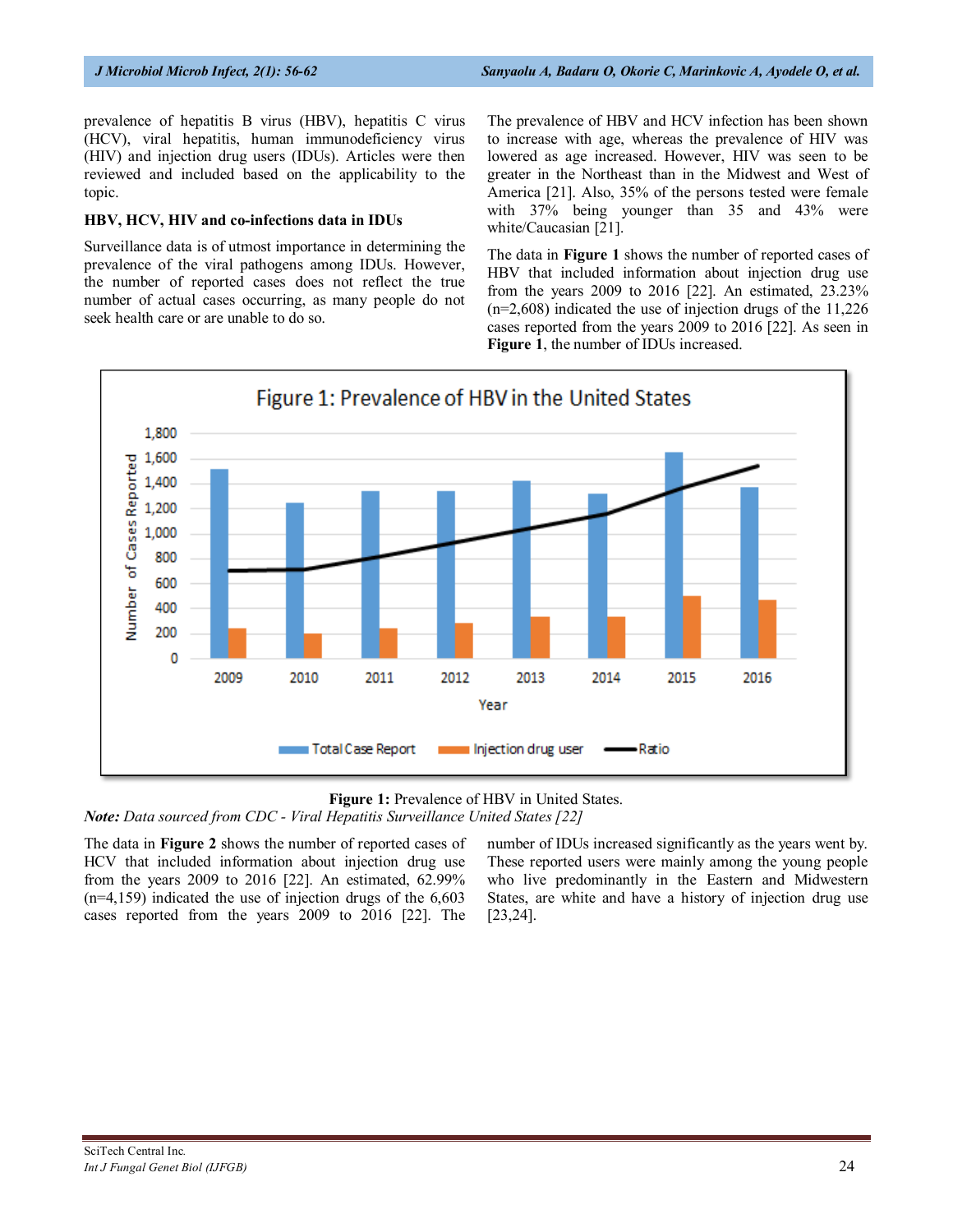

**Figure 2.** Prevalence of HCV in the United States.

*Note: Data sourced from CDC - Viral Hepatitis Surveillance United States [22]*

The data in **Figure 3** shows the number of reported cases of HIV that included information about injection drug use from the years 2009 to 2016 [25]. An estimated, 6.11%  $(n=14,763)$  indicated the use of injection drugs of the 241,677 case reports from the years 2009 to 2016 [25].



## **Figure 3.** Prevalence of HIV in the United States.

*Note: Data sourced from CDC - Diagnoses of HIV infection in the United States and dependent areas, 2009-2016 [25]* 

Individuals with HIV are at high-risk for other infections, including HBV or HCV [26]. This can be attributed to their shared modes of transmission, i.e., blood borne via IDUs [27]. HIV, as a primary infection, weakens the immune system's response to invading infectious pathogens and studies have shown that co-infection with HBV and HCV exacerbates the natural history of hepatitis infection [28]. In the case of HBV, the outcome of co-infection is dependent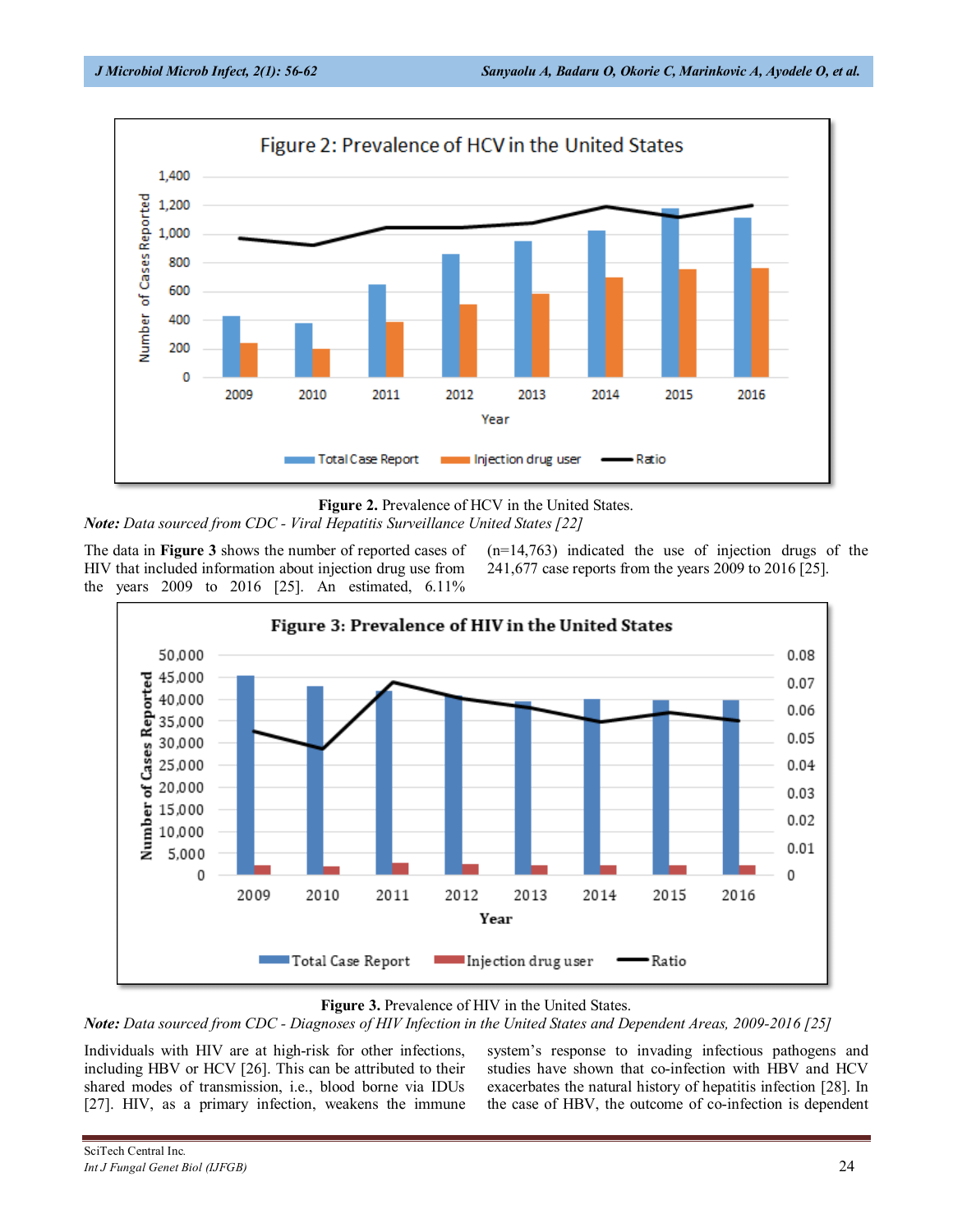on the age and immune status of the patient [29]. Approximately, 50% to 90% of patients who have HIV and acquire HBV early, progress to chronic HBV [29]. In contrast, 5% of HIV uninfected individual's progress to chronic disease [29]. Furthermore, the 2 blood borne pathogens most frequently transmitted among drug users via multi-person use of syringes and other injection equipment(s) are HIV and HCV [2]. Among IDUs worldwide, HIV prevalence varies from less than 5% to greater than 80%, whereas a higher consistency is shown in HCV prevalence (50% to 90%) [2]. Both environmental and viral factors favor a more rapid spread of HCV among IDUs, whereas HIV may be somewhat slower [2].

#### **RESULTS AND DISCUSSION**

Most studies have shown an increased prevalence of blood borne pathogens among IDUs, mainly hepatitis C [14]. HIV, HBV and HCV are all blood borne viruses with similar transmission routes and therefore, injection drug use increases the risk of co-infection amongst these groups [30]. However, this number does not outline the actual number of infections, as it is mainly based on the cases reported by patients who experienced the symptoms and sought medical treatment, excluding the number of cases which were not even reported by the patients [21]. Even though men have the comfort of a higher social and economic status in comparison to women, they are less likely to look for health care, get tested or even initiate treatment for HIV [11].

Of the 3,218 total cases reported to CDC in 2016 regarding acute HBV infection, only 472 cases were confirmed IDUs with data missing to confirm injection drug use in 1,847 cases and the rest of the cases denying injection drug use [25]. Similarly, of the 2,967 cases reported to the CDC in 2016 regarding acute HCV infection, only 767 cases were confirmed IDUs with data missing to confirm injection drug use in 1,849 cases and the rest of the cases denying use [25]. An estimated, 241,677 cases of HIV were reported among IDUs from the years 2009 to 2016 [25].

Individuals with HIV have a 33% higher chance of being coinfected with either HBV or HCV, in comparison to the public [31]. Viral hepatitis causes many undesirable impacts on healthcare systems worldwide, leading to an increased risk of liver fibrosis, cirrhosis, end-stage liver disease, hepatocellular carcinoma and ending in a high mortality rate [31]. An estimated, 27.9% of IDUs globally are under the age of 25 years old and with a history of being homeless, in unstable housing or incarcerated [4]. In 2017, 292,347 people in the USA had been diagnosed with HIV, classified as Stage 3 (AIDS), due to injection drug use [7]. IDUs have a higher rate of infection with HIV, HBV and HCV due to the sharing of needles and other drug paraphernalia [1]. In 2009, co-infection with HIV, HCV and HBV was about 62% to 80% in HIV infected IDUs due to the same mode of transmission [17]. Injection drug use in HIV positive individuals remains the most common cause of HCV in the

USA, with sexual transmission coming second on the list [17]. In 2016, 42 states had reported a total of 148,932 cases of chronic HCV to the CDC [22]. Similarly, 42 states had reported a total of 2,967 cases of acute HCV cases to the CDC [22]. Despite the increase seen in reported cases from 2015 to 2016, the actual number of acute HCV cases is estimated to be even higher, at 13.9 times the recorded number, due to a large number of cases not being reported [22]. Similar findings of increased prevalence of HIV, HCV and HBV amongst IDUs are also found in other parts of the world [4]. HIV prevalence in injection drug users has remained fairly consistent since the 1980s in the USA [21]. Areas of high densities and larger social networks are at a higher risk of coming in contact with someone who is HIV positive [21].

However, due to certain limitations in these studies, the actual number of cases reported by IDUs is unknown, as many patients never seek medical treatment, such as men, people in lower socioeconomic classes, individuals under 25 years old, history of incarceration and gay men [12]. Another obstacle we face is the criminalization of injection drugs, which harms reporting of diseases and seeking of treatment [5]. This could be fixed by promoting awareness among high-risk communities, having clean needles and proper follow up [12]. Drug treatment programs are targeted towards older IDUs due to them having a longer and more established drug history, but these programs should also target younger people with lesser education [21]. Increased awareness and education among these communities would certainly lead to reduced numbers of blood-borne infections [12]. Comparatively, in 2016 there was a 4.5% decrease in the reported cases of acute HBV [22]. This trend could be attributed to ongoing vaccination guidelines for HBV adults at risk or in high-risk settings, as well as adults requesting HBV vaccinations on their own accord [22]. The current lack of HCV vaccination protocols, as well as the lack of HCV screening, provides difficulty; especially considering a good portion of HCV infected patients can remain asymptomatic for a prolonged period [22].

#### **CONCLUSION**

HIV, HBV and HCV are all well-known chronic illnesses with no known cure. Injection drug use remains the most common means of transmission for these illnesses within the USA. Due to this alarming statistic, it is worthwhile for the medical community to continually review the prevalence of HIV, HBV and HCV including co-infections among IDUs through surveillance. It is also important to note that the number of reported cases does not truly represent the actual rate of incidence since many people do not seek medical help or are unable to do so. Also, it is imperative to integrate HIV, HBV and HCV testing and treatment services within communities, to identify and treat co-infected individuals among IDUs.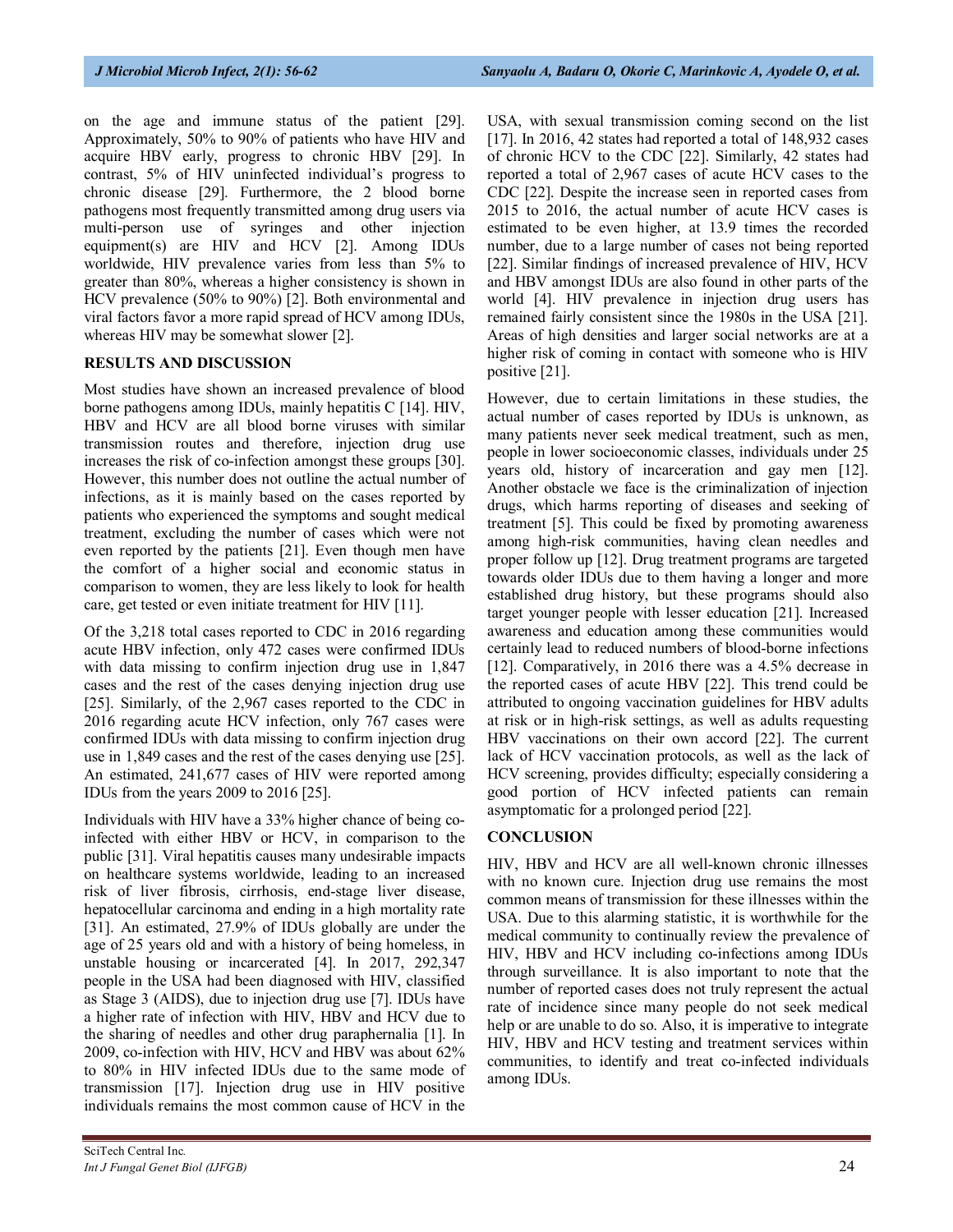Research indicates that the prevalence of HBV and HCV has been shown to increase with age, whereas HIV was lowered. Individuals with HIV were found to be at a higher risk for other infectious pathogens including HBV or HCV, which can be attributed to their shared modes of transmission. Research also indicated that both environmental and viral factors favor a more rapid spread of HCV among IDUs, whereas HIV may be somewhat slower.

To develop a sustained treatment plan, it was conclude that not only is more research needed into developing a cure but that addressing the prevention will progressively and substantially reduce the uncertainty related to the prevalence of these 3 infections. Thus prevention becomes the most crucial element in deterring individuals away from infection. Vaccinations are the first line of defense and should be administered according to the guidelines. Community clinics, local pharmacies and even high schools should have literature and information regarding the transmission and prevalence of these diseases and their impact on one's health. The information provided should detail proper syringe use, disposal and the danger of needle sharing. Bridging the knowledge gap is the first step to lower the rate of incidence, especially amongst IDUs before they are infected. Screening tests should also be implemented to identify those that are affected and have not yet been diagnosed. There is evidence to support that the criminalization of drug-use harms people seeking prevention and treatment, especially in HIV-positive individuals. Changing the policy and legislation would allow users to seek proper medical care without criminal repercussions and also allow more individuals to seek treatment thereby preventing further transmission by people who would have gone undiagnosed.

#### **REFERENCES**

- 1. Centers for Disease Control and Prevention (2019) People who inject drugs and hepatitis. Retrieved from <https://www.cdc.gov/hepatitis/populations/idu.htm>
- 2. Hagan H, De Jalais DC (2000) HIV and HCV among injection drug users. Mount Sinai J Med 67: 423-428.
- 3. Karabulut N, Bulut Y, Telo S (2015) Frequency of hepatitis B and C viruses and HIV among drug addicts in the eastern Anatolia, Turkey. Jundishapur J Microbiol 8: e19698.
- 4. Degenhardt L, Peacock A, Colledge S, Leung J, Grebely J, et al. (2017) Global prevalence of injecting drug use and socio-demographic characteristics and prevalence of HIV, HBV and HCV in people who inject drugs: A multistage systematic review. Lancet Global Health 5: 1192-1207.
- 5. DeBeck K, Cheng T, Montaner J, Beyrer C, Elliot R, et al. (2017) HIV and the criminalisation of drug use among people who inject drugs: A systematic review. Lancet HIV 4: 357-374.
- 6. AIDS Info (2019) Basics of HIV prevention. Retrieved from [https://aidsinfo.nih.gov/understanding-hiv](https://aidsinfo.nih.gov/understanding-hiv-aids/fact-sheets/20/48/the-basics-of-hiv-prevention)[aids/fact-sheets/20/48/the-basics-of-hiv-prevention](https://aidsinfo.nih.gov/understanding-hiv-aids/fact-sheets/20/48/the-basics-of-hiv-prevention)
- 7. Centers for Disease Control and Prevention (2019) Hepatitis B questions and answers for the public. Retrieved from the state of the state of the state of the state of the state of the state of the state of the state of the state of the state of the state of the state of the state of the state of the state of the state of <https://www.cdc.gov/hepatitis/hbv/bfaq.htm#bFAQc01>
- 8. Centers for Disease Control and Prevention (2019) Hepatitis C questions and answers for the public. Retrieved from the state of the state of the state of the state of the state of the state of the state of the state of the state of the state of the state of the state of the state of the state of the state of the state of <https://www.cdc.gov/hepatitis/hcv/cfaq.htm#C1>
- 9. Alter MJ (2006) Epidemiology of viral hepatitis and HIV co-infection. J Hepatol 1: s6-9.
- 10. Chou R, Evans C, Hoverman A, Sun C, Dana T, et al. (2019) Pre-exposure prophylaxis for the prevention of HIV infection: A systematic review for the U.S. Preventive Services Task Force. Agency for Healthcare Research and Quality (US) 18-05247-EF-1.
- 11. UNAIDS (2017) Addressing a blind spot in the response to HIV. Retrieved from [https://www.unaids.org/sites/default/files/media\\_asset/b](https://www.unaids.org/sites/default/files/media_asset/blind_spot_en.pdf) lind spot en.pdf
- 12. Centers for Disease Control and Prevention (2019) Epidemiology of HIV infection through 2017. Retrieved from

<https://www.cdc.gov/hiv/library/slidesets/index.html>

- 13. Centers for Disease Control and Prevention (2019) HIV statistics overview. Retrieved from <https://www.cdc.gov/hiv/statistics/overview/index.html>
- 14. Centers for Disease Control and Prevention (2019) Hepatitis C information. Retrieved from <https://www.cdc.gov/hepatitis/hcv/hcvfaq.htm#section1>
- 15. Centers for Disease Control and Prevention (2019) Viral Hepatitis surveillance United States. Retrieved from [https://www.cdc.gov/hepatitis/statistics/2016surveillanc](https://www.cdc.gov/hepatitis/statistics/2016surveillance/pdfs/2016HepSurveillanceRpt.pdf) [e/pdfs/2016HepSurveillanceRpt.pdf](https://www.cdc.gov/hepatitis/statistics/2016surveillance/pdfs/2016HepSurveillanceRpt.pdf)
- 16. Saraswati LR, Sarna A, Sebastian MP, Sharma V, Madan I, et al. (2015) HIV, hepatitis B and C among people who inject drugs: High prevalence of HIV and hepatitis C RNA positive infections observed in Delhi, India. BMC Public Health 15: 726.
- 17. Centers for Disease Control and Prevention (2019) Epidemiology and prevention of HIV and viral hepatitis co-infections. Retrieved from <https://www.cdc.gov/hepatitis/populations/hiv.htm>
- 18. Harris AM, Iqbal K, Schillie S, Britton J, Kainer MA, et al. (2016) Increases in acute hepatitis B virus infections: Kentucky, Tennessee and West Virginia, 2006-2013. MMWR Morb Mortal Wkly Rep 65: 47-50.